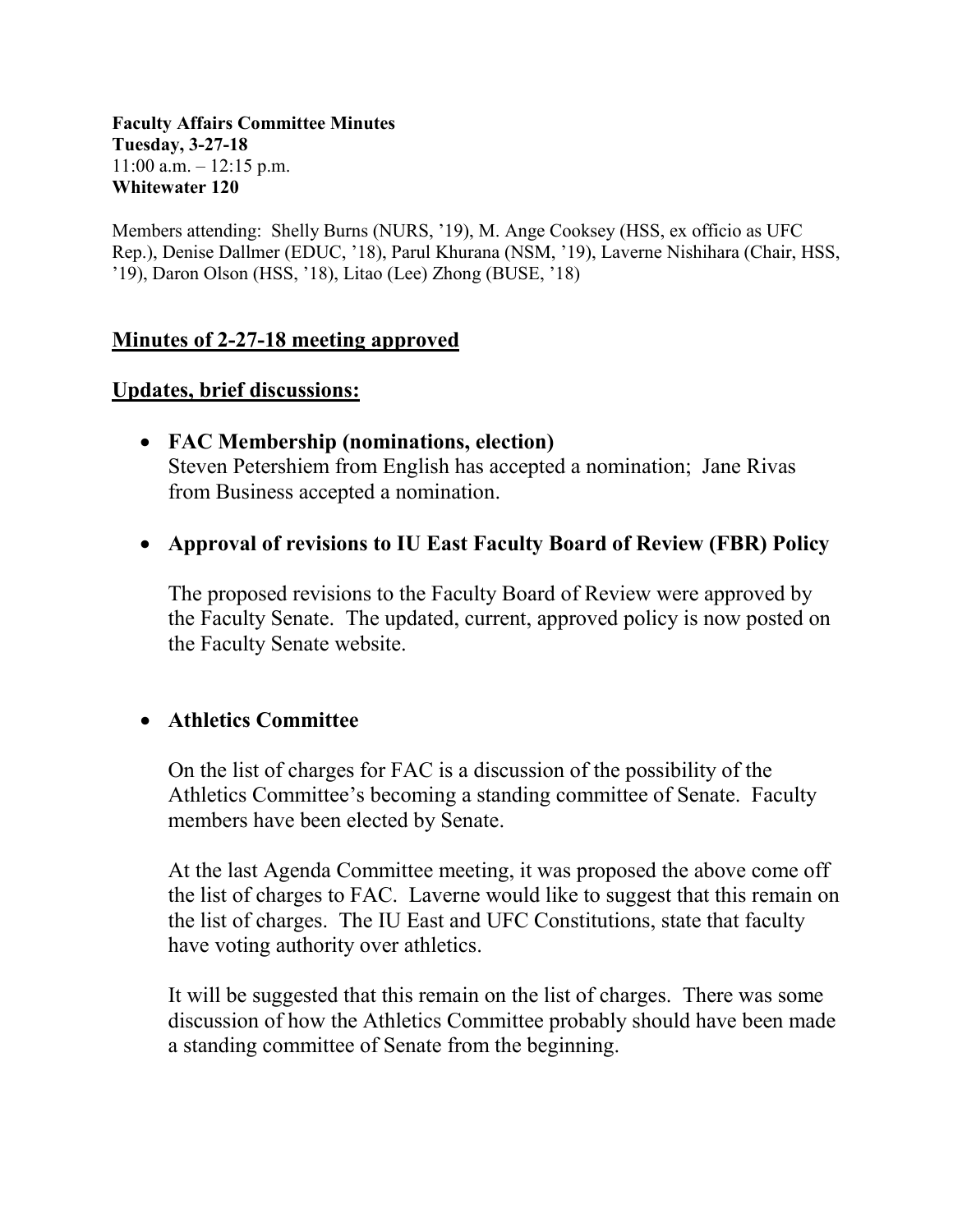Also among the charges to FAC is discussion of making the Graduate Affairs Committee a standing committee of Faculty Senate.

# • **Faculty policies for Academic Affairs Box folder**

During the meeting with Michelle Malott, it was asked if it might be helpful to establish an electronic repository for important faculty-related documents, such as the P & T Policy and Lecturer Policy (IU East and IU policies). This would be a resource for deans, especially new deans, now that an Academic Handbook does not exist. [The Academic Handbook was replaced with the online University Policies of Indiana University.] Laverne's plan is to send Kim Ladd in Academic Affairs the important policies, and the Office of Academic Affairs may then set up a Box folder with the policies, and instructions for accessing and navigating them.

## **Discussion: Clinical Ranks Policy**

• "**Meeting Clinical Policy McKinney" notes (3-9-18)—from phone meeting with Bill McKinney**

### Main points:

FAC would not be breaking policy or a rule if there is a proposal that Assistant Clinical Professors applying for long-term contract *without promotion* must also go through the campus Promotion and Tenure Committee (like those applying for long-term contract *with promotion*).

Also McKinney's opinion is that sending the cases through the Promotion and Tenure Committee would be good for consistency.

He also confirmed that the current Clinical Faculty can choose to come up for long-term contract and/or promotion under the old or new policies. They can choose.

# • **Updated "Cover Page" with main points and main proposed revisions to the IU East Clinical faculty policy**

Main points: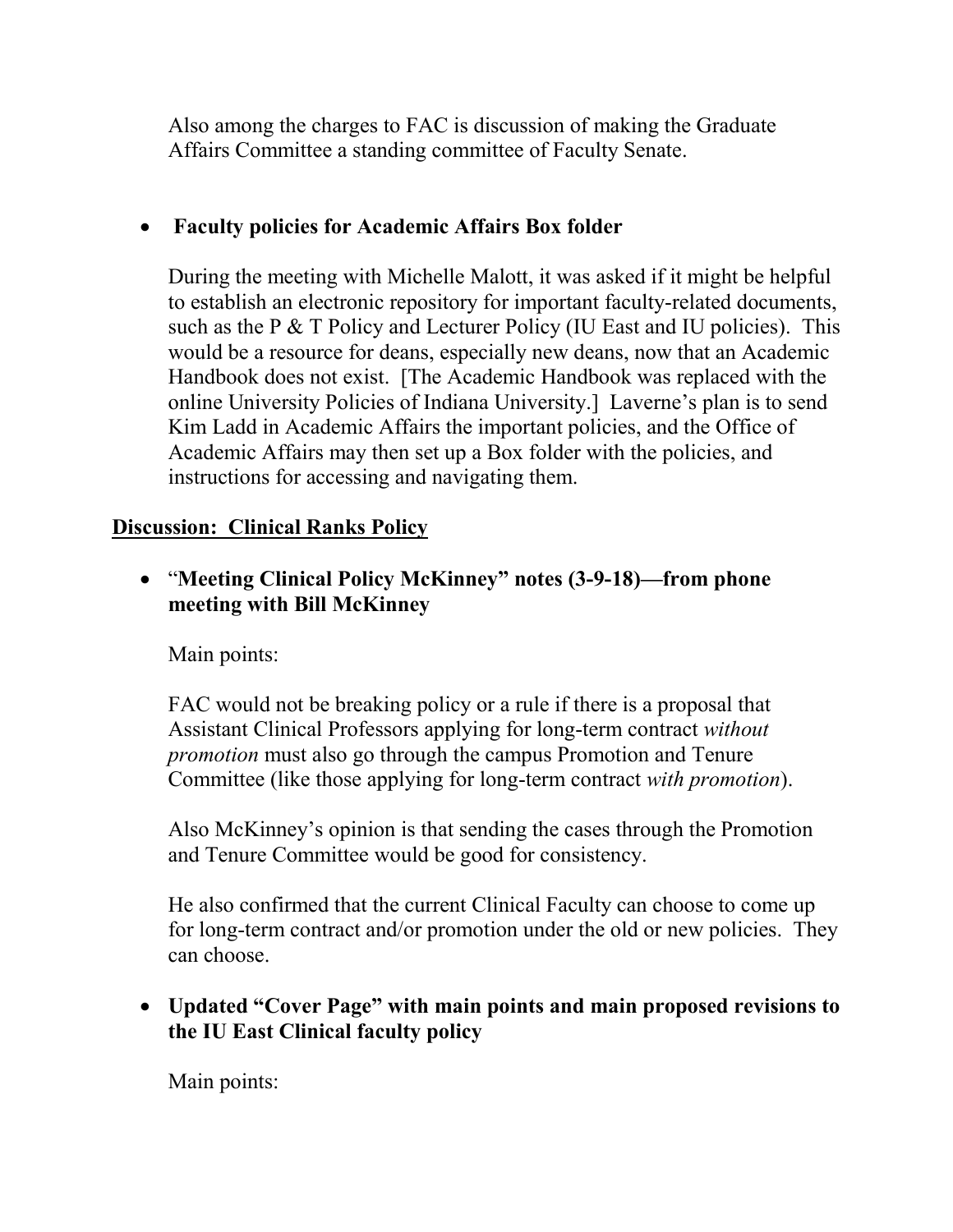*First*, reviewing number one, current Clinical Faculty can choose to come up for promotion under the old or new policies.

*Second*, reviewing number 2, schools will specify criteria which make up various ranks.

\*And it was suggested that considering these school criteria is a must, and policy language ought to reflect this compelling point. FAC suggests adding appropriate wording to appropriate policies. The Schools will determine criteria for long-term contracts and promotion to various ranks.

*Third,* numbers three through five reviewed. No further discussion.

*Fourth*, number 6: the proposal is for all cases for long term contract to move through the Promotion and Tenure Committee, even if the candidate is not applying for promotion. Currently, Assistant Clinical Professors are the only faculty whose cases are not required to go through a campus Promotion and Tenure or Lecturer Committee.

*Fifth*, number seven key points reviewed. No further discussion.

*Sixth,* number eight, no change and no further discussion.

*Seventh,* number nine designates that the current policy (approved 2006) for appointment to a long-term contract requires submission of annual reviews, appropriate supervisor's reports, and a summary of how achievements and accomplishments support the university's mission. For promotion to a higher rank, the submission of a dossier with all appropriate components needs to occur. FAC proposes that everyone will prepare a dossier analogous to that prepared by p & t and Lecturer faculty.

*Eighth,* number ten reviewed. No further discussion.

• Laverne asked that Denise Dallmer (EDUC) and Shelly Burns (NURS) take the 'cover sheet' and main points in it to their respective Schools – for discussion at a School meeting. If a record may be kept with regard to these meetings (comments, questions), then FAC will discuss the comments and questions at a future meeting.

**Other:** Next FAC meeting is scheduled for April 10 11am